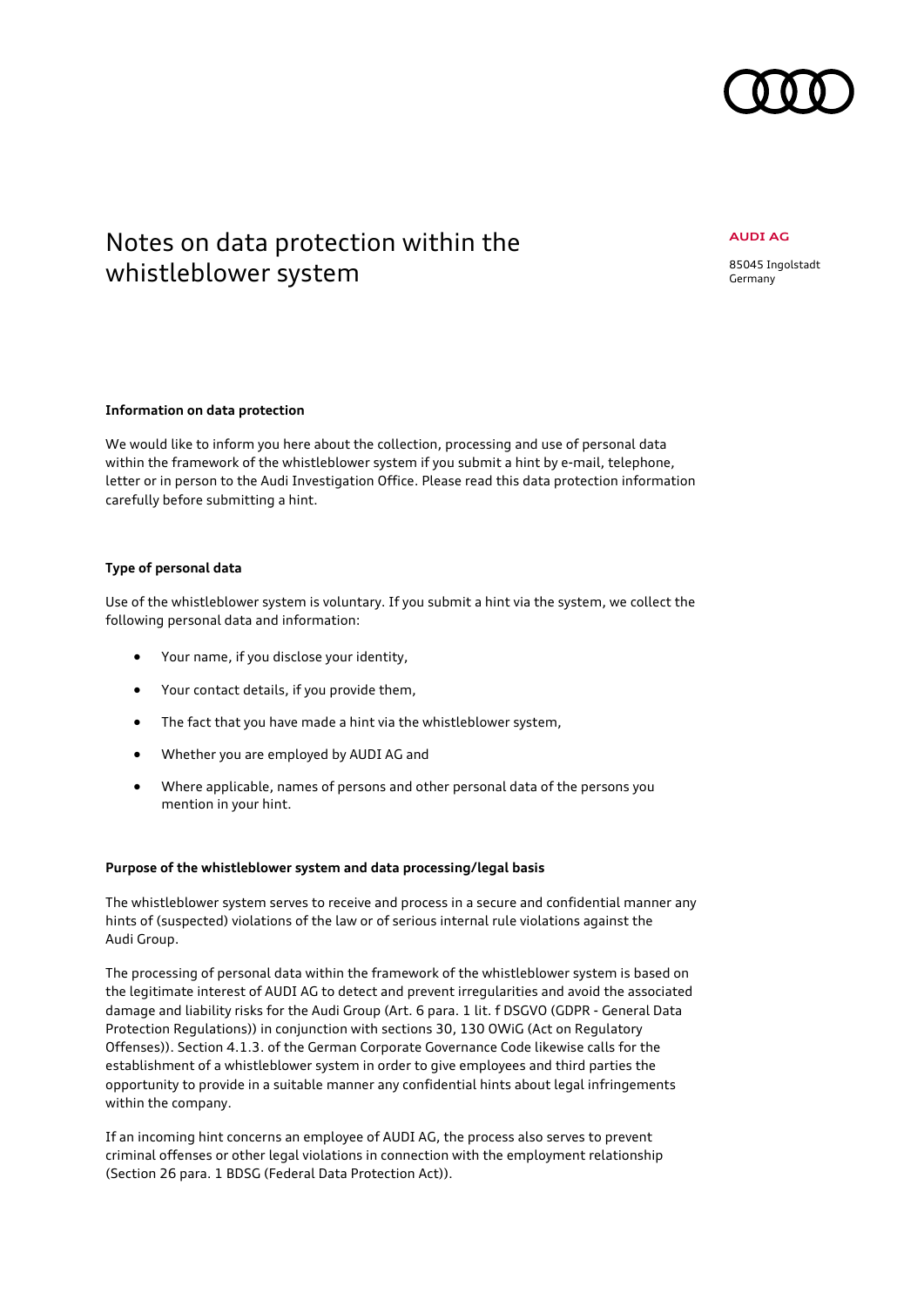Processing of the whistleblower's identification data is based on consent to be given (Art. 6 para. 1, lit. a GDPR). The voluntary nature of the consent is given by the fact that the information can also be provided anonymously. As a rule, however, consent can only be revoked within one month of receipt of the hint, as AUDI AG is obliged in certain cases under Art. 14 para. 3 lit. a GDPR to inform the person implicated of the claims made against him and of the investigations conducted against him within one month, including the retention, nature of the data, the purpose of processing and the identity of the person responsible and, if applicable, of the whistleblower, and it is then no longer possible to stop processing the whistleblower's identification data. Moreover, processing of the data has already progressed so far after the date that deletion is no longer possible. However, the revocation period may also be shortened, sometimes considerably. This is the case if the nature of the notification requires the direct involvement of the authorities or a court. As soon as we have disclosed the name to the authorities or a court, it will be stored in our case files as well as by the authorities or court and can no longer be deleted.

# **Responsible party**

The party responsible for data protection in the whistleblower system is AUDI AG, Auto-Union-Straße 1, 85057 Ingolstadt, Germany. All data is encrypted and stored with multilevel password protection so that access is restricted to a very small circle of expressly authorized AUDI AG personnel.

AUDI AG has appointed a Data Protection Officer. Those affected can contact the AUDI AG Data Protection Officer directly:

- AUDI AG
- Data Protection Officer
- Auto-Union-Straße 1
- 85057 Ingolstadt
- E-Mail: datenschutz@audi.de

# **Confidential treatment of hints and disclosure to third parties**

Incoming information is received by a small group of expressly authorized and specially trained employees of the Compliance Department of AUDI AG and is always treated confidentially. Employees of the Compliance Department examine the facts of the case and, if necessary, carry out a more detailed case-related investigation.

In certain cases, AUDI AG is obliged under data protection law to inform the person implicated of the accusations made against them.

If there is a significant risk that such information would jeopardize the effective investigation of the accusation or the collection of necessary evidence, the information to be provided to the person implicated may be postponed for as long as this risk exists.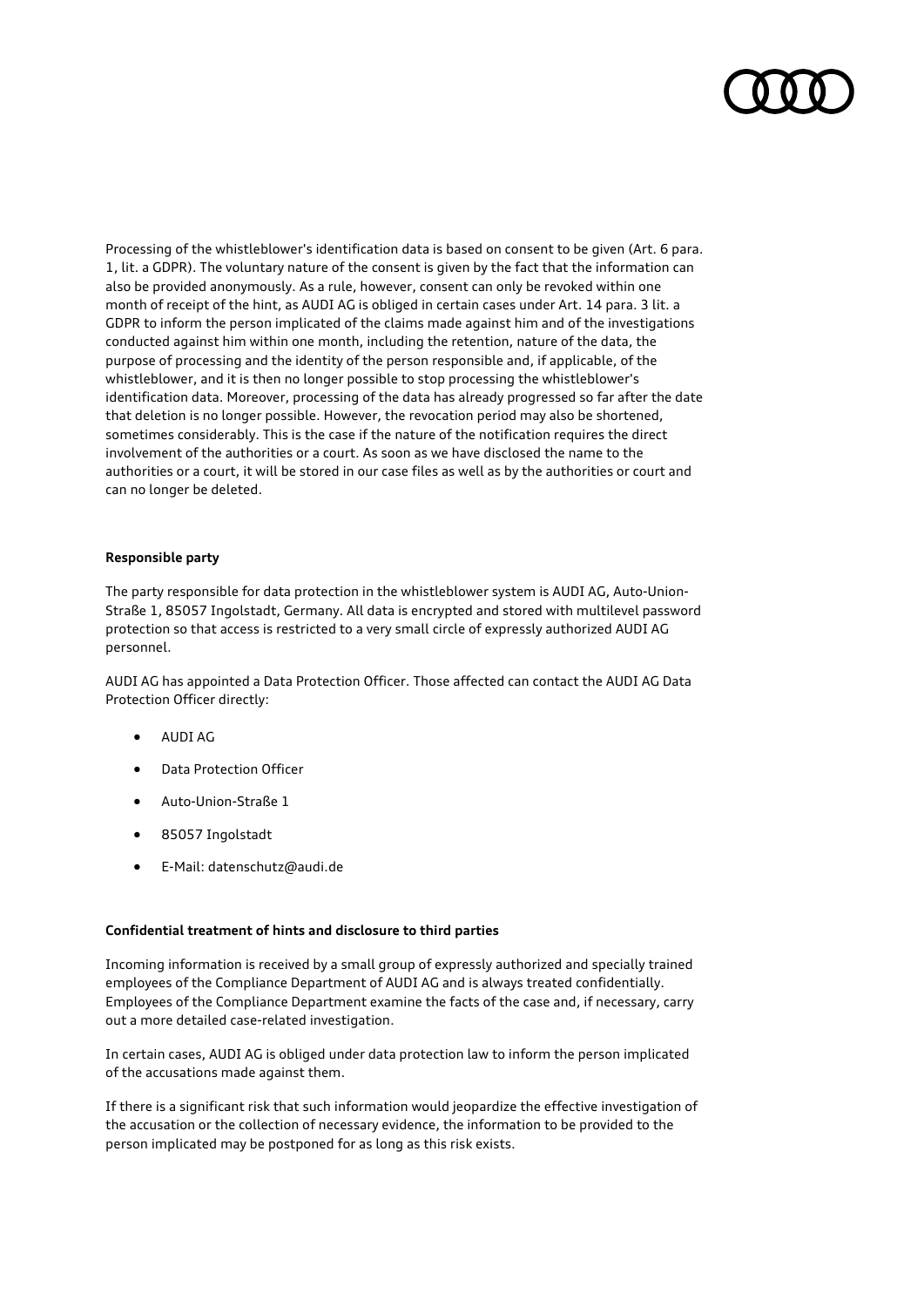In doing so, your identity as a whistleblower will not be disclosed – insofar as this is permissible in accordance with Art. 14 para. 3 lit. a GDPR.

Confidentiality cannot be guaranteed if false information is knowingly given with the aim of discrediting a person (denunciation).

In the course of processing a report or as part of an investigation, it may be necessary to pass on information to other employees of AUDI AG or subsidiaries of AUDI AG and their employees, e.g. if the information relates to events in subsidiaries of the Audi Group.

If necessary for clarification purposes, information may be forwarded to subsidiaries of the Audi Group in a country outside the European Union or the European Economic Area on the basis of suitable or appropriate data protection guarantees in order to protect those concerned. Insofar as there is no concrete decision of the EU Commission on appropriateness for the country in question outside the EU or EEA, the aforementioned guarantees are the standard contractual clauses of the European Commission. Data subjects have the right to obtain from AUDI AG a copy of the appropriate or reasonable guarantees for the transfer of personal data to third countries.

We always ensure that the relevant data protection regulations are observed when passing on information.

Where there is a corresponding legal obligation or data protection requirement for the clarification of information, other conceivable categories of recipients include law enforcement authorities, cartel authorities, other administrative bodies, courts and international law firms and auditing firms commissioned by the AUDI Group.

Any person who is given access to the data is obliged to maintain confidentiality.

# **Retention period for personal data**

Personal data is stored for as long as the clarification and final assessment requires it, or if a legitimate interest of the company exists or if this is required by law. After that, this data is deleted in accordance with legal requirements. The duration of retention depends in particular on the severity of the suspicion and the reported possible breach of duty.